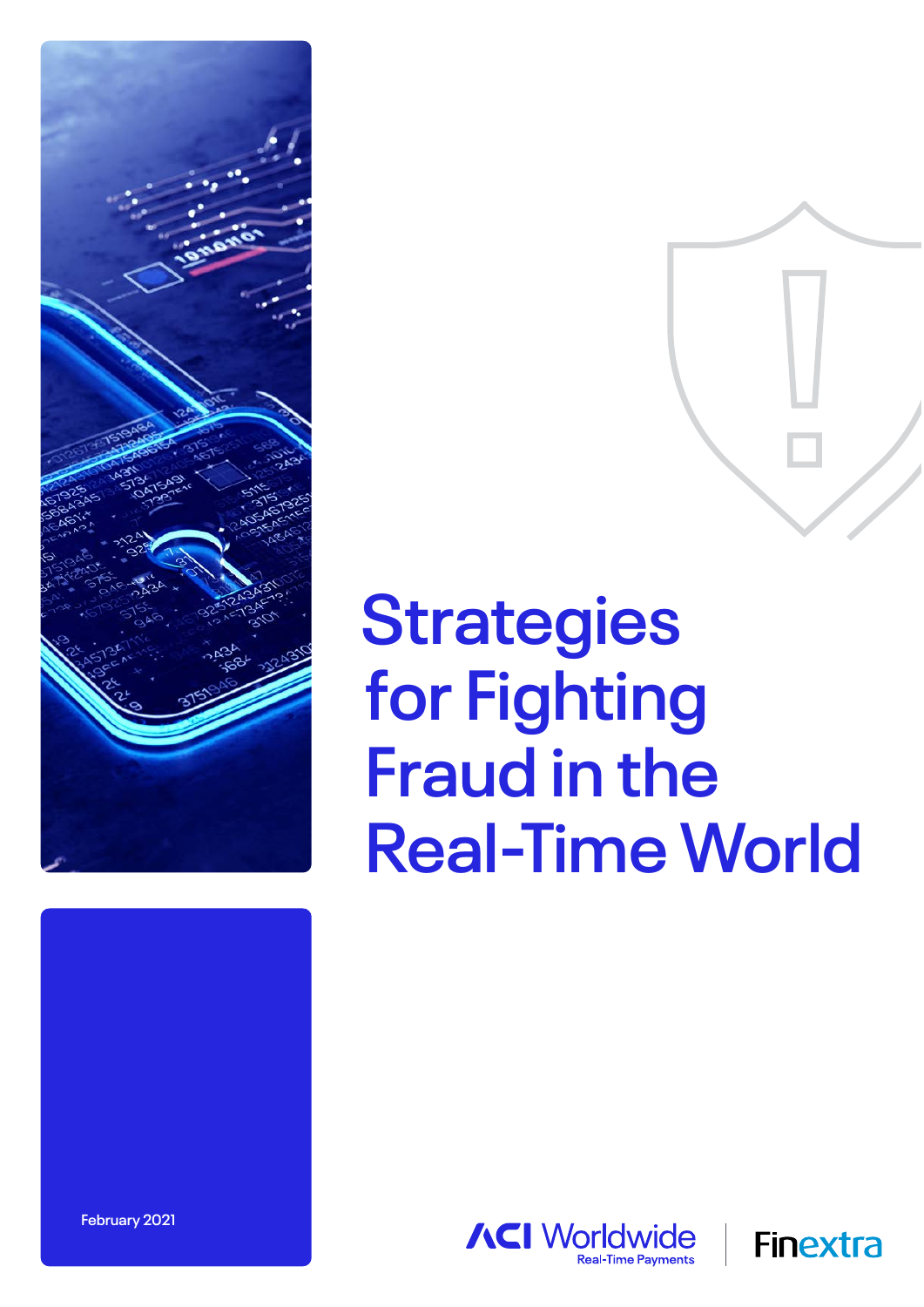

### **Executive Summary**

**Globally, electronic payment volumes continue to grow, and consumers and businesses are conducting more banking activity via online and mobile devices. Convenience is a core feature for consumers and corporates alike, but it must not come at the cost of security. In this fast-changing environment, the ability to detect and prevent payments fraud and financial crime is crucial; cybercrime is a growing threat and the perpetrators have identified payments as a highly profitable target area.**

An increasing number of cybersecurity breaches are causing significant losses for banks and corporates across the world. In February 2016, a cyber heist at Bangladesh Central Bank resulted in a loss of \$81 million and prevented another \$850 million worth of transactions from being processed on the SWIFT network. Similarly, cybercriminals hacked the SWIFT system and stole \$9 million from Ecuadorian bank Banco del Austro in May 2016.

In May 2017, the WannaCry ransomware attack affected more than 150 countries and 200,000 computers, as attackers demanded each of those affected to pay up to \$300 worth of bitcoins to unlock their systems.

As a form of cybercrime, card payment fraud is one of the priority crime areas of the European law enforcement agency Europol. According to the organization, in 2012 the total value of transactions made by debit and credit cards issued within the Single Euro Payments Area (SEPA) amounted to €3.5 trillion. In the same period, criminals acquired €1.33 billion [2013: €1.44 billion] from payment card fraud. This represents 38 cents lost to fraud for every €1,000 worth of transactions. Credit and debit card payments and online fraud are highly profitable criminal activities that are increasingly dominated by card-not-present (CNP) transactions (such as online purchases).

The total value of fraudulent transactions conducted using cards issued within SEPA and acquired worldwide amounted to €1.44 billion in 2013, which represented an increase of 8% from 2012, according to the European Central Bank's **Fourth Report on Card Fraud**. As a share of the total value of transactions, fraud rose by 0.001 percentage point to 0.039% in 2013, up from 0.038% in 2012. However, as a share of total transactions, fraud is still below the level observed in 2009. In 2013, 66% of the value of fraud resulted from CNP payments, 20% from transactions at point-ofsale terminals and 14% from transactions at automated teller machines (ATMs).

Data on payments fraud in the EU is difficult to obtain, not reliable and not comparable across member states. This makes the creation of an accurate picture of payments fraud in the EU, including its size, components and development over time, very difficult.

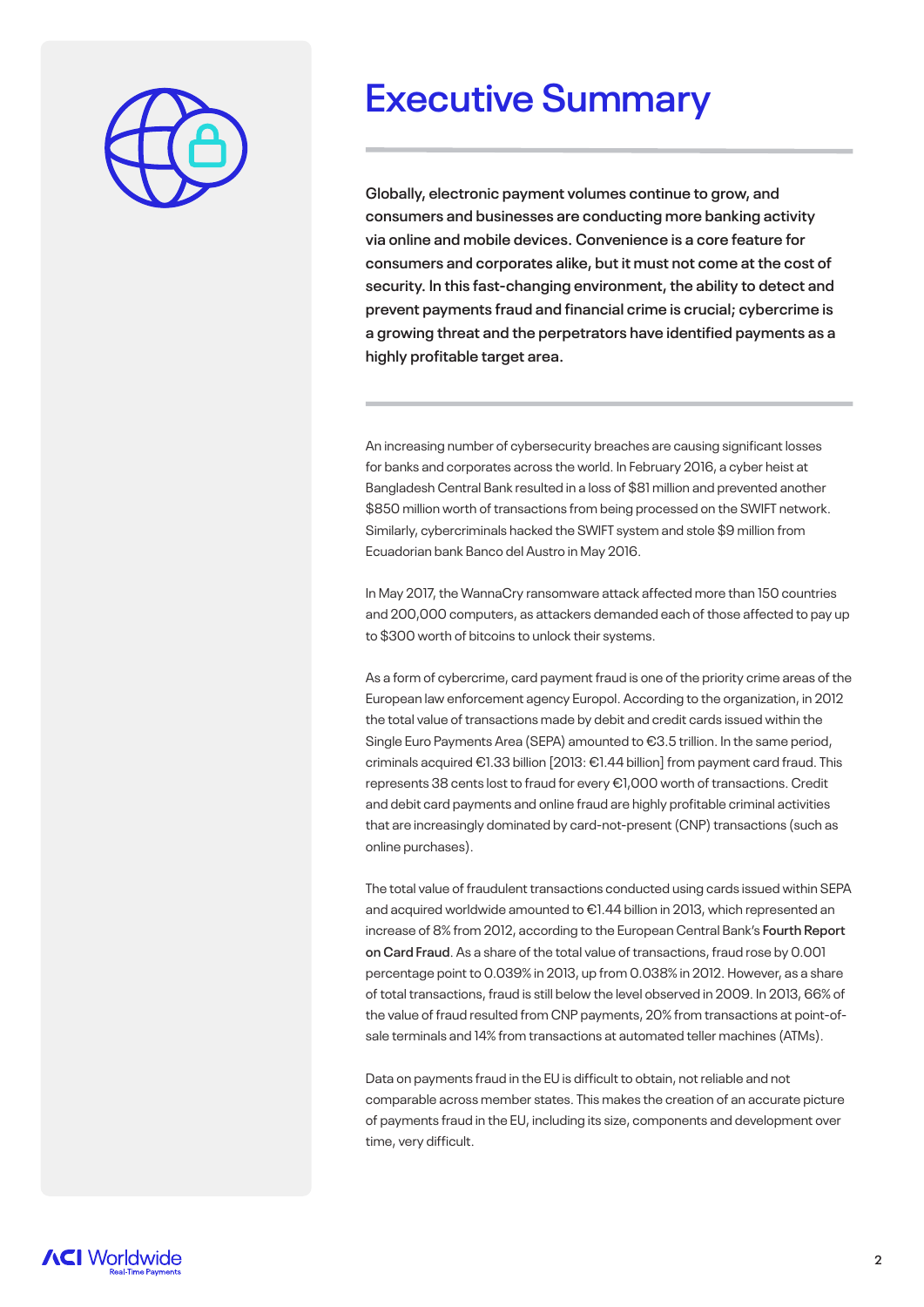In a survey for **World Payments Report 2017**, bank executives ranked distributed denial of service (DDoS) attacks (50%) and customer payments fraud (31.3%) as the top two security challenges they face. High global levels of card fraud place a significant cost burden on banks, hence its identification as a major concern. The increasing adoption of digital offerings in transaction banking is also giving rise to higher levels of payments fraud, making cybersecurity a top priority for banks and corporates.

The European Payments Council's (EPC's) December 2017 **Payment Threats and Fraud Trends Report** stated that the organization and sophistication of recent cyberattacks demonstrate greater professionalism of cybercriminals. The number of DDoS attacks were continuing and frequently attack the financial sector. "Social engineering attacks and phishing attempts are still increasing, and they remain instrumental often in combination with malware, with a shift from customers, retailers, SMEs to company executives, employees (through 'CEO fraud'), financial institutions and payment infrastructures," says the report. "More and more, mobile devices are becoming an attractive target for cyber criminals, along with the IoT devices. The adoption of cloud services and big data analytics technologies which results in data stored 'everywhere' are bringing new opportunities to businesses, but new risks, too."

Regarding payments fraud specifically, the EPC found that CNP and lost and stolen card fraud will continue to be the predominant drivers, while skimming remains most common fraud at ATMs. For SEPA credit transfer and direct debit transactions, the criminals' use of impersonationand deception scams, as well as online attacks to compromise data, continue to be the primary factors behind fraud losses. This is when criminals target personal and financial details which are used to facilitate fraudulent transactions.



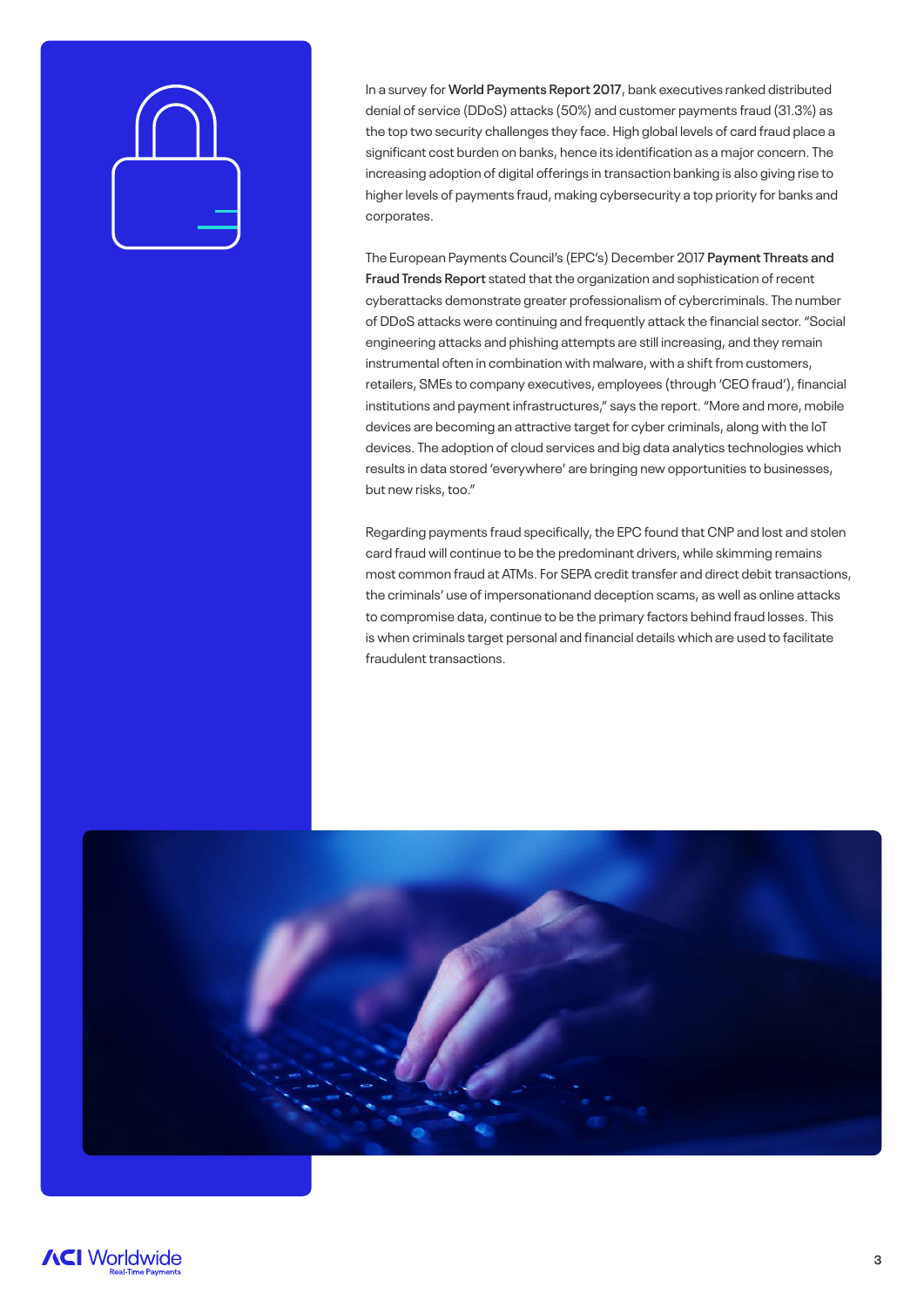## **1** The Impact of the Payment **Services Directive: Opening Pandora's Box?**

The revised Payment Services Directive (PSD2), which came into effect on January 13, 2018, will have a significant impact on Europe's payments market. It ushers in a new era of competition and potentially with it, new sources of fraud as the payments value chain is opened. In this environment, third-party providers (TPPs) can directly access bank customers' payments and account information, if permitted to do so by customers. However, this raises questions about data privacy and security; in an increasingly networked ecosystem, identifying attackers will be a challenge.

"Next to the threats, there is also a competitive market drive for user friendliness and simplicity, which leads to increased pressure on security resources and difficult trade-offs to be made by payment service providers (PSPs)," says the EPC. "The challenge will be to find the right balance between the user friendliness and the security measures needed."

Under PSD2, consumers can give retailers permission to access the money in their accounts directly, with no intermediary. Such a connection will be achieved using application programming interfaces (APIs), which allow retailers to connect directly to the financial institutions of their customers. There are questions about who has access to an individual's payments and purchase history. This is valuable information for both retailers and payment services, not to mention cyber criminals. Under PSD2, many customers may no longer log on to their banks' digital banking websites, reducing the amount of relevant data available to the banks.

Most online fraud schemes initially attempt to gain access to a victim's bank account. For this reason, PSD2 contains rules for strong customer authentication (SCA). It stipulates the mandatory use of two-factor authentication for most transactions.

The rules of the security game are changing fundamentally with PSD2, the General Data Protection Regulation and EU Network and Information Security Directive. The aim of these regulatory initiatives is to create standards for security. In the past, banks' fraud prevention systems tended to rely on the fact that customers interacted with them directly; a bank possessed all the information needed to establish whether a transaction was fraudulent. Online purchases were usually processed via an intermediary, such as PayPal, which obtained the funds from the consumer's bank account or nominated credit card.

In its regulatory technical standards (RTS) for SCA in PSD2, which were issued in November 2017, the European Commission (EC) stated that electronic payment services offered should be carried out in a secure manner, "adopting technologies able to guarantee the safe authentication of the user and to reduce, to the maximum extent possible, the risk of fraud". The authentication procedure should include, in general, transaction monitoring mechanisms to detect attempts to use a payments service user's personalized security credentials that were lost, stolen or misappropriated, and should also ensure that the payments service user is the



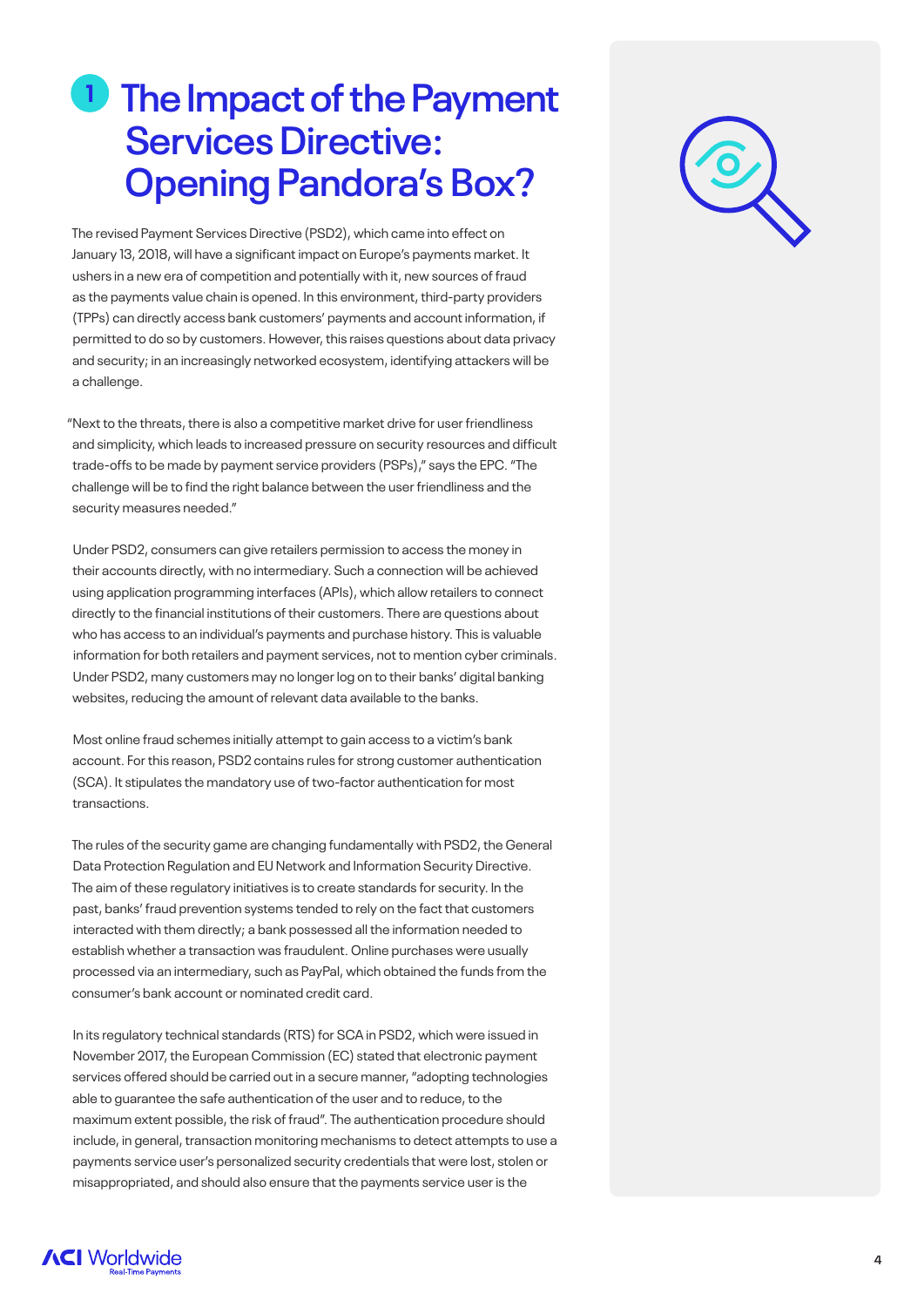legitimate user and therefore is giving consent for the transfer of funds and access to its account information through a normal use of the personalized security credentials.

The EC also specified that the SCA requirements should be applied each time a payer accesses its payments account online, initiates an electronic payments transaction or carries out any action through a remote channel that may imply a risk of payments fraud or other abuse, by requiring the generation of an authentication code, which should be resistant against the risk of being forged in its entirety or by disclosure of any of the elements upon which the code was generated.

SCA should be based on two-factor authentication, stated the EC: "Where payment service providers apply strong customer authentication… authentication shall be based on two or more elements which are categorized as knowledge, possession and inherence and shall result in the generation of an authentication code." The authentication code will be accepted only once by the PSP when the payer uses the authentication code to access its payments account online, to initiate an electronic payments transaction or to carry out any action through a remote channel which may imply a risk of payments fraud or other abuses.

PSPs are required to adopt security measures to ensure that:

- + No information on any of the elements of an individual's personalized security credentials can be derived from the disclosure of the authentication code
- + It is not possible to generate a new authentication code based on the knowledge of any other authentication code previously generated
- + The authentication code cannot be forged Moreover, PSPs must ensure that the means of generating an authentication code includes each of the following measures:
- + If authentication for remote access, remote electronic payments and any other actions through a remote channel has failed to generate an authentication code, it shall not be possible to identify which of the elements referred to was incorrect.
- + The number of failed authentication attempts that can take place consecutively shall not exceed five within a given period.
- + The communication sessions are protected against the capture of authentication data transmitted during the authentication and against manipulation by unauthorized parties.
- + The maximum time without activity by the payer after being authenticated for accessing its payments account online shall not exceed five minutes.

In addition to SCA, PSPs should employ the following further security measures, under the term dynamic linking:

- + The payer is informed of the amount of the payments transaction and of the payee
- + The authentication code generated is specific to the amount of the payments transaction and the payee agreed to by the payer when initiating the transaction





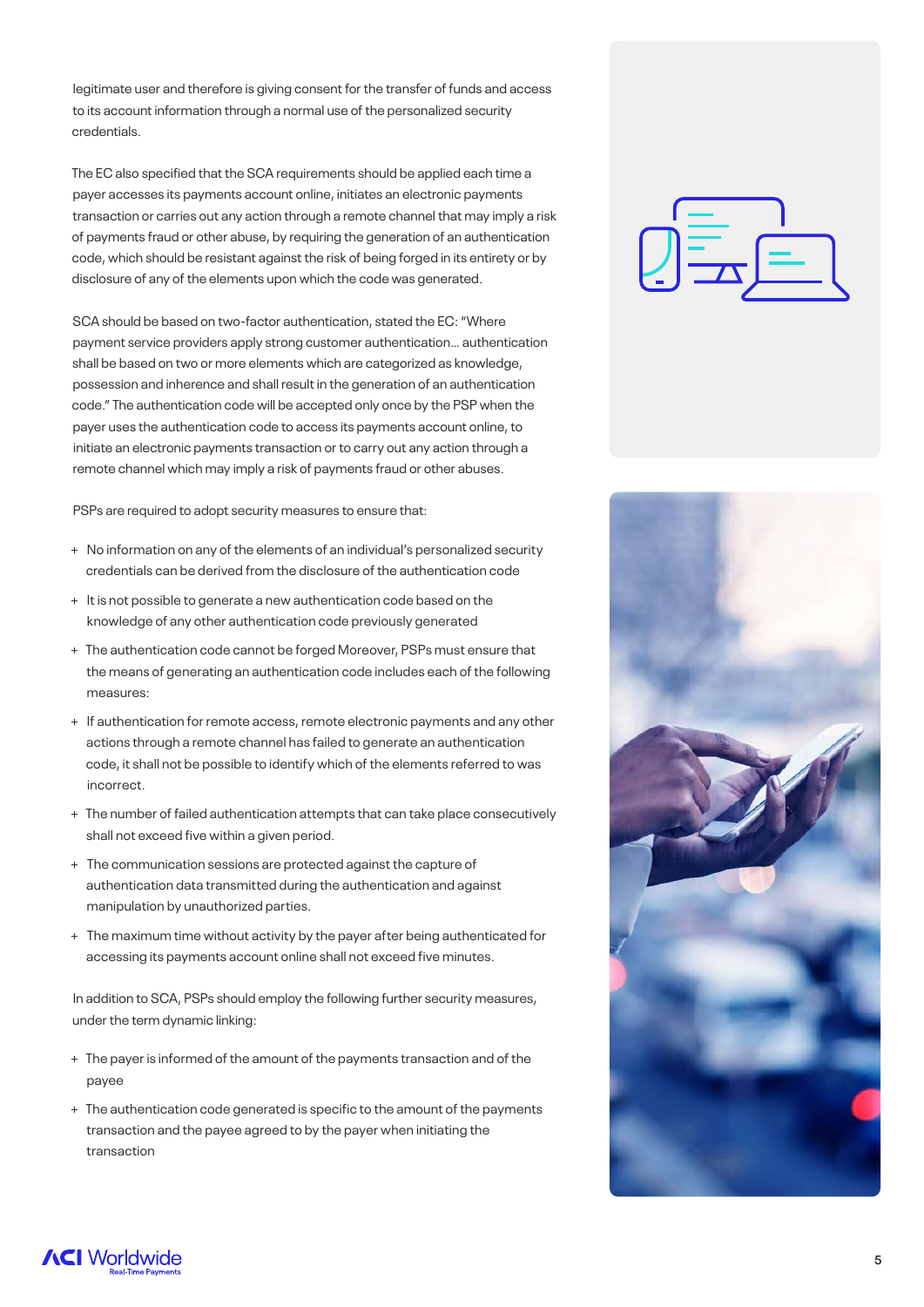- + The authentication code accepted by the PSP corresponds to the original specific amount of the payments transaction and to the identity of the payee agreed to by the payer
- + Any change to the amount or the payee results in the invalidation of the authentication code generated

Throughout all the phases of an authentication, PSPs are required to ensure the confidentiality, authenticity and integrity of the amount of the transaction and the payee and the information displayed to the payer.

Another issue the EC addressed in the RTS was the changing nature of fraud methods. It suggests that SCA requirements should allow for "innovation in the technical solutions addressing the emergence of new threats to the security of electronic payments". To ensure that the requirements to be laid down are effectively implemented on a continuous basis, it is also appropriate to require that the security measures are documented, periodically tested, evaluated and audited by auditors with expertise in IT security and payments and operationally independent.

Against this background, providing a secure infrastructure to TPPs will be a challenge for banks. To prevent fraud in real time, most banks use packaged software whose fraud scoring models are trained over a period of 18 to 24 months. However, after PSD2 enables new transactions through TPPs, it will take around two years for the banks to generate scores reflecting the transaction risk. In the interim, banks' fraud analytics departments must perform proactive transaction monitoring and develop their own rules to prevent fraudulent transactions. Under PSD2, banks can block thirdparty access to accounts if they have the evidence that the activity is unauthorized or fraudulent. This is a capability they may well need to exercise in the PSD2 environment.

### **KYC and AML Obligations 2**

In addition to a PSP's obligation to prevent fraudulent transactions, a growing requirement is to ensure transactions are not connected with money laundering, terrorist financing or are being perpetrated by the subject of sanctions. This is a serious concern as the fines for violating anti-money laundering (AML), know your customer (KYC) or sanctions rules are very high and during the past few years have totaled billions of dollars. For example, in late December 2017, U.S. bank Citi was fined \$70 million by the U.S. Office of the Comptroller of the Currency for shortcomings in its AML policies.

The European Union's fourth AML Directive, which came into effect in mid-2017, requires ongoing KYC due diligence together with continuous transaction monitoring. The Directive applies to a range of businesses including banks, credit institutions, other financial institutions and businesses that make or receive cash payments for goods worth at least €10,000—irrespective of whether payment is made in a single or series of transactions. The Directive covers risk assessment and the corresponding risk approach, creation of national central registers of beneficial owners and waivers on customer due diligence for certain eMoney products.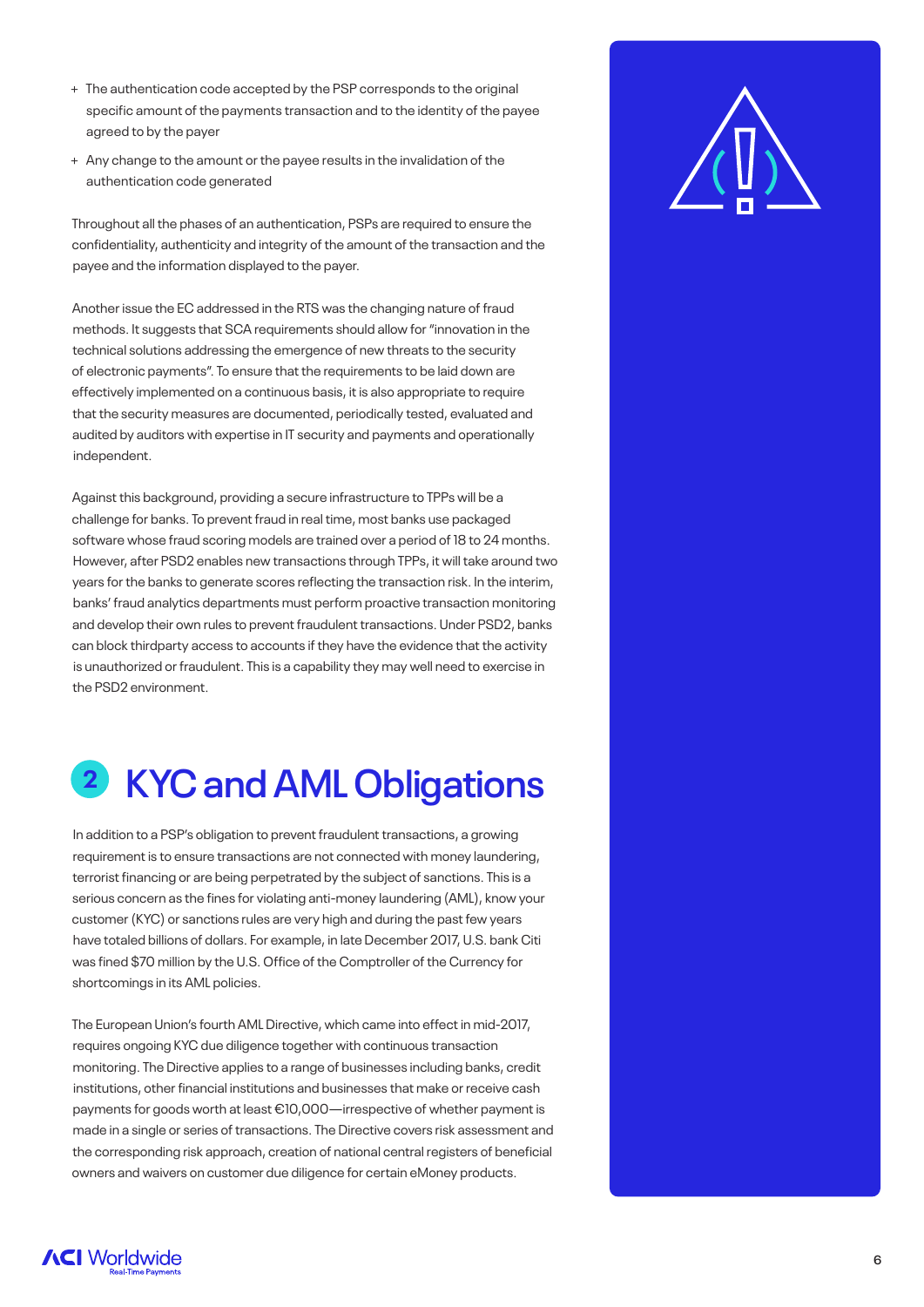



An amendment to the Fourth AML Directive, called the Fifth AML Directive, aims to fill some gaps by regulating many financial means used by terrorists, from cash and trade in cultural artifacts to virtual currencies and anonymous prepaid cards. Virtual currency exchange platforms will be brought under the scope of the Fourth AML Directive to help identify the users who trade in virtual currencies. In addition, the EC will examine the possibility of applying the licensing and supervision rules of the PSD to virtual currency exchange platforms, as well as virtual wallet providers.

PSD2's SCA requirements are aimed at ensuring KYC processes guarantee the identification, and thereby know the identity, of the customer before transacting a payment. If that is absent, the transaction becomes invalid because it's not possible to verify whether it was the client who provided the authorization.

Accurate customer identification and authentication is crucial in a regulatory environment where violations of sanctions and AML and KYC rules can attract multimillion pound fines and damage reputations. Financial institutions are typically responsible for performing initial KYC screening whenever individuals, legal entities or correspondent banks open accounts or execute high-risk transactions. KYC is a broad term and includes the identification of the client profile and an understanding of their business. As sanctions are increasingly imposed, financial institutions must not only know their customer, but also know their customer's customers.

U.S. bank Citi describes the KYC process as "a costly and administrative-intensive exercise for banks, each satisfying its own requirements with thousands of employees conducting due diligence, document collection and data entry". However, given that all banks use the same types of data and interact with the same clients, there is an opportunity to reduce costs by engaging third-party data aggregators, or KYC utilities, that provide this service to all banks, says Citi. Consultancy PwC says centralizing the collection of customer information into a common repository that is accessible to participating financial institutions eliminates duplicative KYC activities across the industry. "This can yield significant cost efficiencies, improve customer service, allow for earlier revenue recognition and increase standardization of KYC quality and compliance."

KYC utilities are facilities managed by third-party platforms that aim to streamline the collection and exchange of data between banks and their clients, while maintaining appropriate privacy controls. Technology providers, consultancies, data providers and others have formed partnerships to offer utility KYC services.

Among the services is SWIFT's KYC Registry, which was launched in December 2014 and now has more than 3,000 banks in 175 countries exchanging their KYC data on it. The Registry was developed to provide SWIFT members with a costeffective, secure and easy-to-use way to exchange standardized KYC data with correspondents.

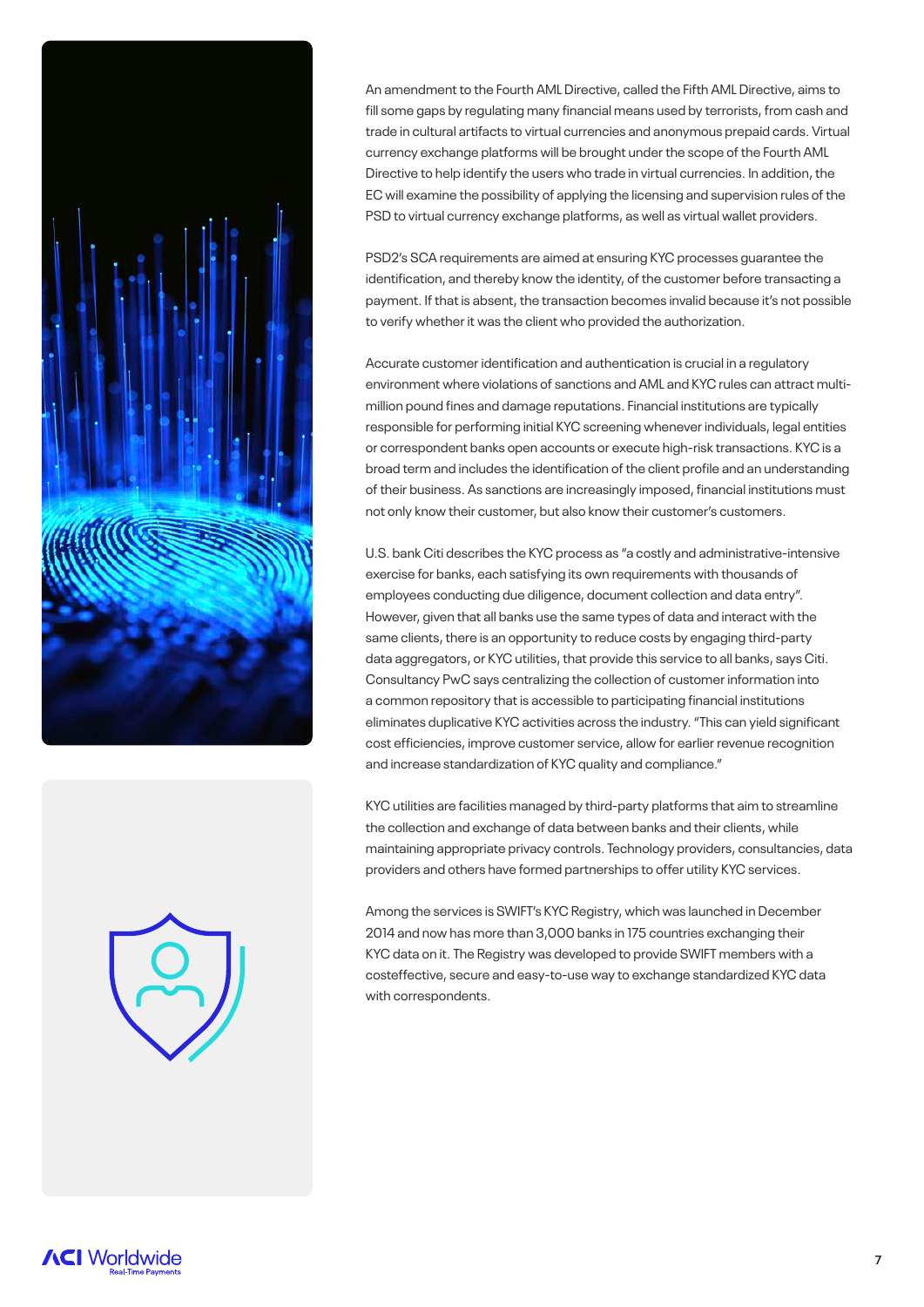## OD 10 C

## **The Role of Technology 3in Tackling Payments Fraud**

In tackling payments fraud, PSPs are increasingly turning to technology. Artificial intelligence and big data analytics to monitor and respond to fraud events without human intervention are emerging as an important weapon in the fight against fraud. To stop fraud in an ever-changing environment where fraudsters evolve and adapt to new technologies such as EMV, PSPs need tools that:

- + Are easy to deploy and manage
- + Work at the speed of fraudster innovation
- + Reduce costs

Successful fraud prevention is all about decisionmaking—accepting the good transactions and denying the fraudulent ones—with the best available information in real time. A winning fraud prevention solution allows revenues to grow and costs to shrink, ideally giving PSPs the ability to focus upon what they do best.

Westpac New Zealand believes real-time fraud detection will become a competitive differentiator in the future. The bank uses AI and machine learning to pattern match transactions. Long term, it hopes its customer will become "part of the intelligence" to identify transactions that have been flagged as fraudulent, says Dawie Olivier, Chief Information Officer at the bank<sup>1</sup>. Olivier says with real-time payments, the opportunity for fraud will be more frequent while the chances of recovering funds will be lower, given that real-time payments will also be settled in real time.

In late 2016, MasterCard announced Decision Intelligence, a machine-learningbased decision and fraud detection service. The solution uses AI technology to help financial institutions increase the accuracy of real-time approvals of genuine transactions and reduce false declines.

Previously, decision-scoring products were focused primarily on risk assessment, working within predefined rules. Decision Intelligence takes a broader view in assessing, scoring and learning from each transaction. That score then enables the card issuer to apply the intelligence to the next transaction.

Ajay Bhalla, president of enterprise risk and security, MasterCard, said when Decision Intelligence was launched: "We are solving a major consumer pain point of being falsely declined when trying to make a purchase. By using AI technology on our global network, we're helping financial institutions and merchants improve approval rates—and the consumer experience."

Building on other proprietary services, Decision Intelligence uses sophisticated algorithms to provide a predictive score to the issuer, based on intelligent analysis. The information is incorporated into their existing fraud mitigation efforts. Alternatively, issuers can activate the holistic MasterCard tool, which makes datadriven, real-time decisions tailored to the account, including defined alert and decline thresholds.

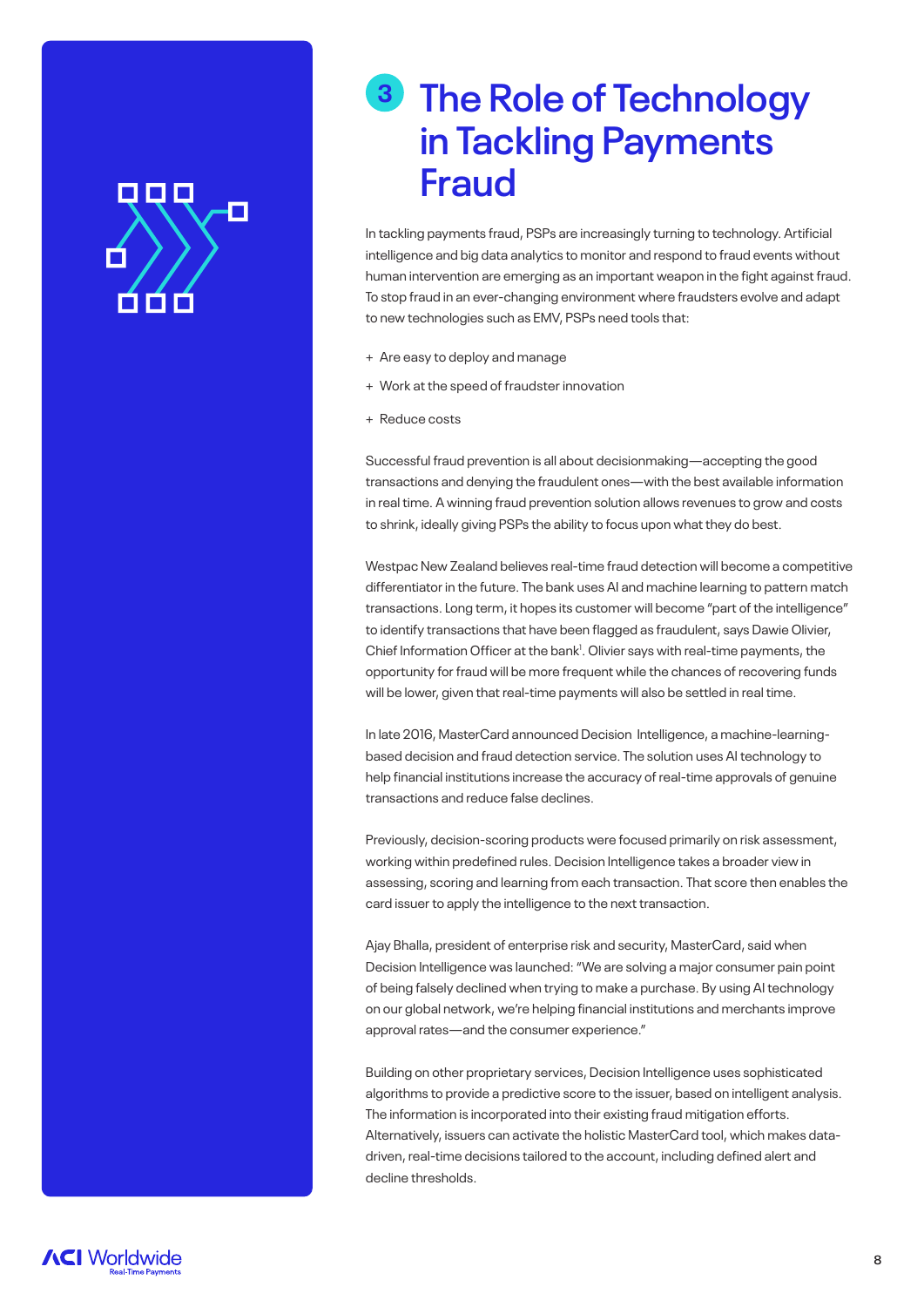

The technology behind Decision Intelligence examines how a specific account is used over time to detect normal and abnormal shopping spending behavior. In doing so, it leverages account information such as customer value segmentation, risk profiling, location, merchant, device data, time of day and type of purchase made.

In China, Alibaba has built a fraud risk monitoring and management system based on real-time big data processing and intelligent risk models. The system captures fraud signals directly from the huge amount of data the company holds on user behavior and analyzes them in real time using machine learning. The system identifies the bad users and transactions. To extend the fraud risk prevention ability to external customers, Alibaba has built a big data-based fraud prevention product called AntBuckler, which aims to identify and prevent all flavors of malicious behavior with flexibility and intelligence for online merchants and banks.

Alibaba deploys a multiple-layer fraud detection system. It has five checking layers to prevent fraud: account, device, activity, risk strategy and manual review. A fraudster may pass the first layer, but still must negotiate the next four layers.

Another very high-profile technology, blockchain, is still in a nascent stage with its potential as an enabler of digital identity and payments transaction security still being tested, says WPR 2017. Banks can leverage the technology to differentiate themselves in the provision of digital identity, authentication and KYC services. Banks are investing in projects that combine advanced cryptography that supports private or permission use of blockchain technology with transaction security elements that provide greater transaction visibility. To ensure the highest levels of cybersecurity and transaction security, all the ecosystem participants must assess security from multiple sources in the network.

The Report states: "Common security standards and protocols when developing and investing in new technologies and monitoring tools will be increasingly important as collaboration increases. With a common network governing the interfaces between banks and TPPs, various groups are looking to develop networkbased security standards to ensure a secure environment is built around the dynamic payments ecosystem."

A useful approach is risk-based authentication (RBA) to detect the risk profile of transaction banks and retailers. Using the RBA and analytics processes, banks can create a threat matrix of fraud profiles to triangulate the threat instances to their origin and be able to proactively block fraudulent traffic. Behavioral analytics, AI, machine learning and threat matrix can help to continuously monitor the payments network and provide threat intelligence. Banks can undertake various activities such as continuously checking all systems for possible threats, observing markets, scenario simulation, examination of previous attacks, monitoring activities and applications, and establishing a payments control center to permanently monitor payments and identify exceptional situations.

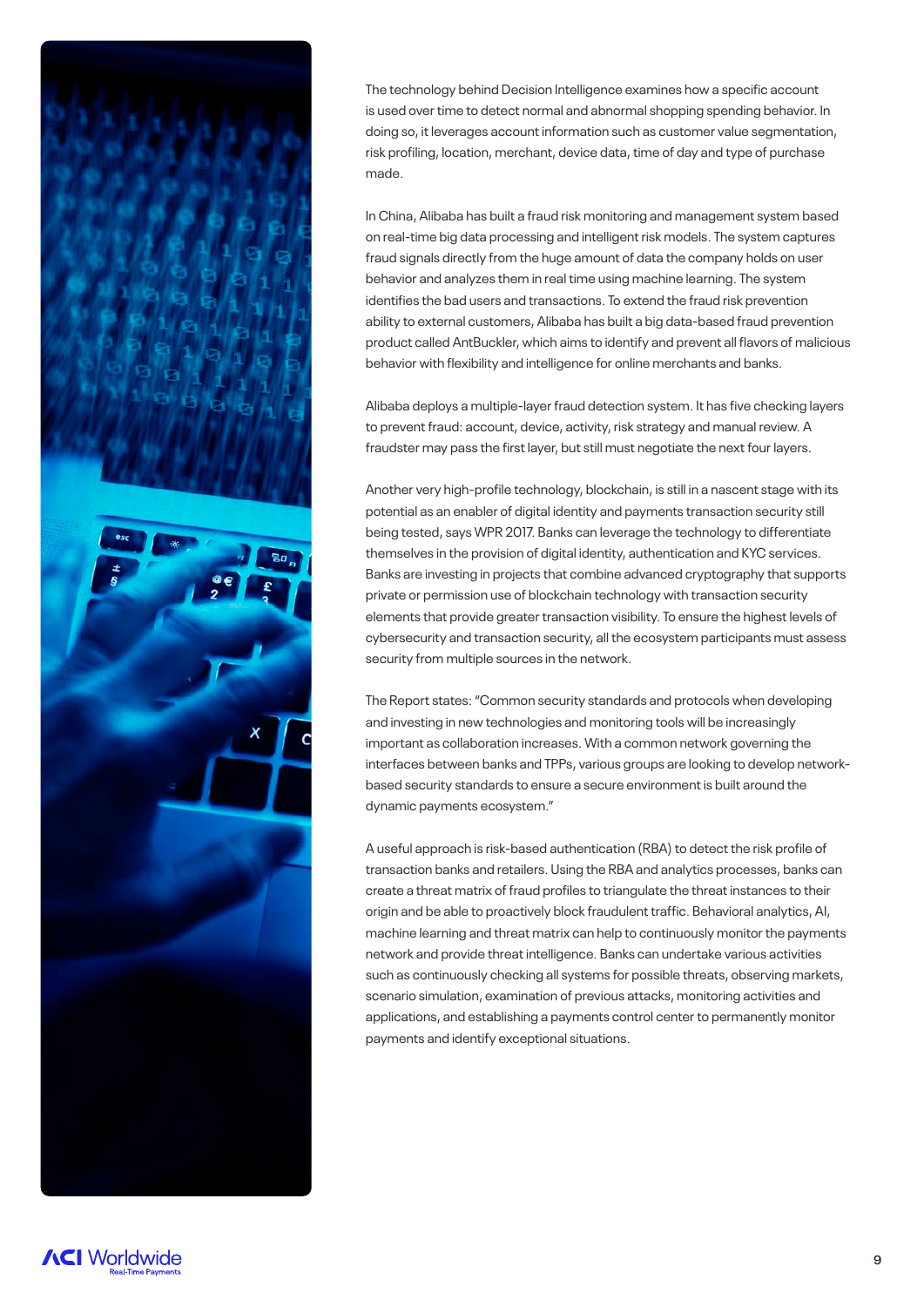

## **4** Towards a Collaborative **Future in the Fight Against Fraud**

Financial institutions have realized that tackling such huge responsibilities as KYC, AML and fighting payments fraud on their own doesn't make sense. Moreover, fraud prevention requires more than technology alone. An important aspect to mitigate the risks related to payments is the sharing of fraud intelligence and information on incidents among PSPs.

A much more collaborative approach, based on information sharing, has emerged. Marco Doeland, Head of Risk Management at the Dutch Payments Association, believes collaboration and the sharing of information help reduce payment transactions fraud. In a January 2017 paper outlining how the country had significantly reduced fraud levels in online banking and payment cards transactions, he described the "Dutch model":

- + Agreement that banks will not compete on security
- + Information exchange between banks
- + Collaboration between banks, to include the shared delivery of products and services
- + Collaboration between banks and public and private sectors
- + Strong technical security measures

There are obstacles to such an approach elsewhere in Europe, he pointed out. For example, legislation can prove a hindrance to information sharing, particularly those related to privacy issues. Additionally, many European countries view anticartel legislation as a barrier to the sharing of information or to improved collaboration.

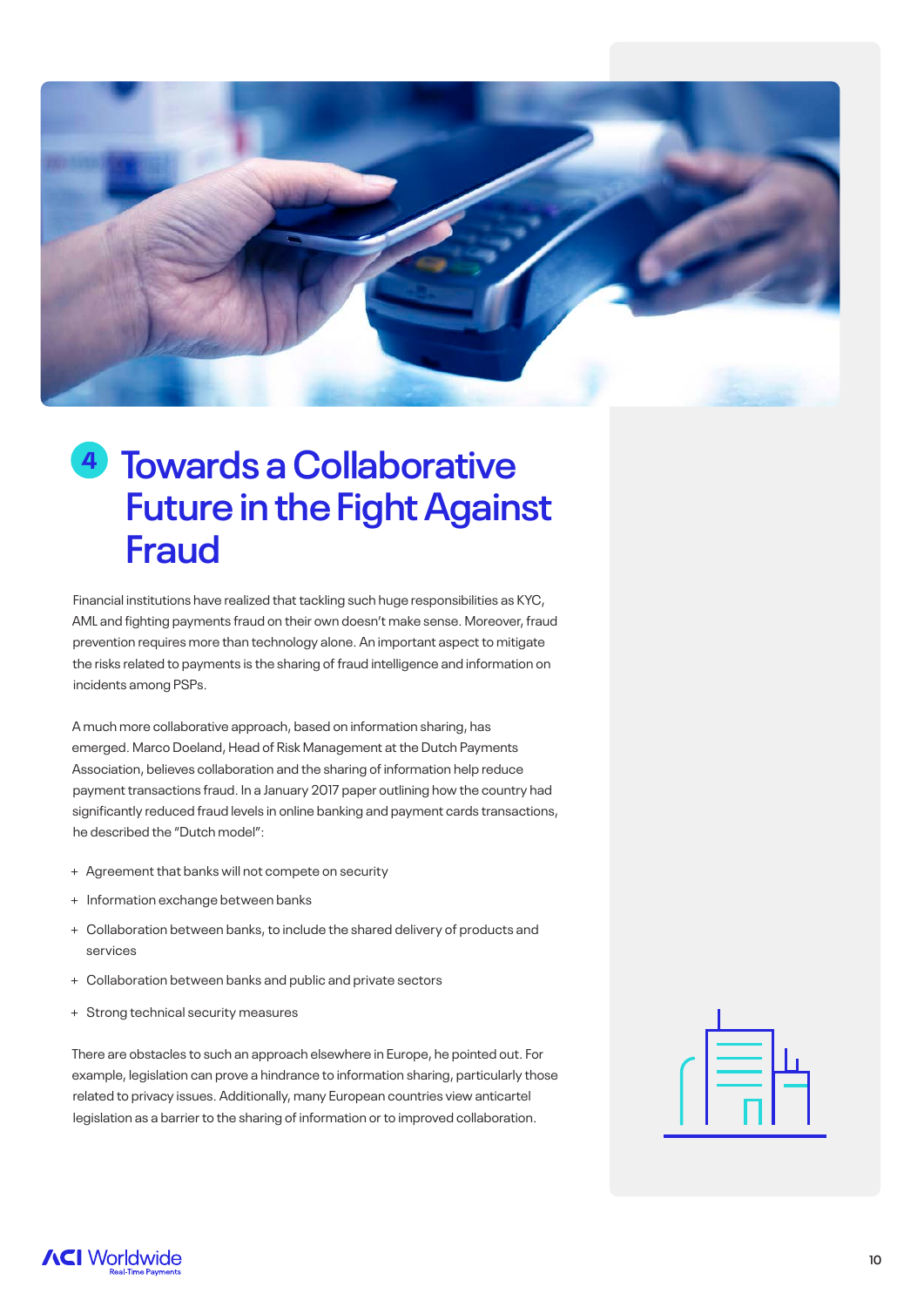## **5 Conclusion**

The tougher regulatory environment and the increasing sophistication of fraudsters mean PSPs face a considerable challenge in fighting payments fraud. But the technologies and techniques exist to create eective fraud prevention systems that are far more advanced than the legacy practices of the past.

When mapping out a strategy for real-time payments fraud protection, PSPs should include the following elements:

- + Adaptive machine learning. This facilitates realtime reaction and adaptation to new fraud signals, driving fast decision making and responses to emerging fraud threats. Solutions should be designed to incorporate fraud and payments data through proprietary or third-party modeling and analytic capabilities.
- + Shared intelligence approach to leverage crossindustry knowledge and data. By leveraging crossindustry knowledge and data, PSPs can reduce the resources and time they require to develop strategies. Fraud is not a competitive area; it is best tackled collaboratively.
- + Real-time payments fraud screening. PSPs should consider developing realtime detection and prevention techniques for enterprise risk management. Such techniques should be based on the collective expertise of vendors, issuers, acquirers, merchants, processors and card networks.
- + Integrated payment engines. Payment engines should be integrated with fraud processing in a way that allows for both existing and emerging payment mechanisms to be covered.

By gaining a holistic view of transactions and activities with a standardized approach that reaches across all lines of business, PSPs can eectively tackle payments fraud.

**exponential growth of realtime payments in your market and consider the impact on fraud prevention. Read the report, "Prime [Time for Real-Time".](https://www.aciworldwide.com/primetime)**



**Download Report**

<sup>1</sup> For more on what Westpac New Zealand has done with real-time fraud detection, visit: https://www.aciworldwide.com/insights/videos/2017/october/westpac-new-zealand-uses-artificialintelligence-machine-learning--pattern-matching-features-of-acis